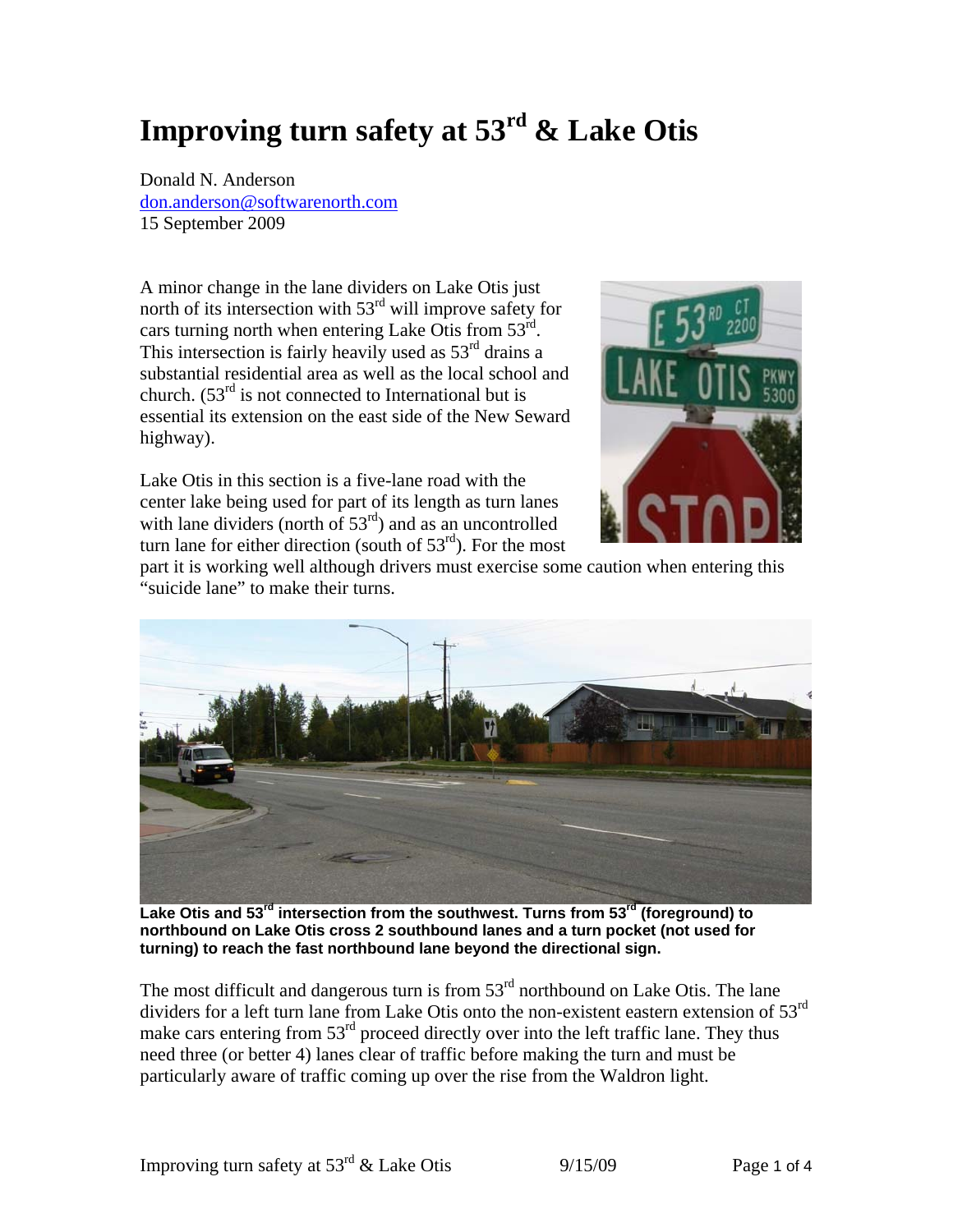

**In this picture from the northwest it can be seen that the turn pocket is used as a U-turn lane only.** 

Since no eastern extension of  $53<sup>rd</sup>$  will ever be built (a subdivision occupies the land) the turn lane is rarely used and then only for a U-turn on Lake Otis.

There are several possibilities for improving the safety of this turn:

- 1) Remove the lane divider from  $53<sup>rd</sup>$  back to where the useless left turn pocket starts (photo above). This would make it possible for multiple cars turning north from  $53<sup>rd</sup>$  to enter the central lane and select the safest time to continue into the regular fast lane northbound,
- 2) Remove the lane dividers from  $53<sup>rd</sup>$  all the way back to the pocket for the Waldron turn lane (photo on left). The Waldron turn lane is about 2 blocks north and the same lane divider as seen at 53rd continues to Waldron. This would permit the safer turn and permit a bit more space to match speeds with fast lane traffic, and
- 3) Remove the dividers as mentioned in (2) and add a single narrow divider between the center lane and the southbound lane of Lake Otis. In



**Turn pocket for Waldron.** 

addition to the safety features mentioned above this would continue to deny left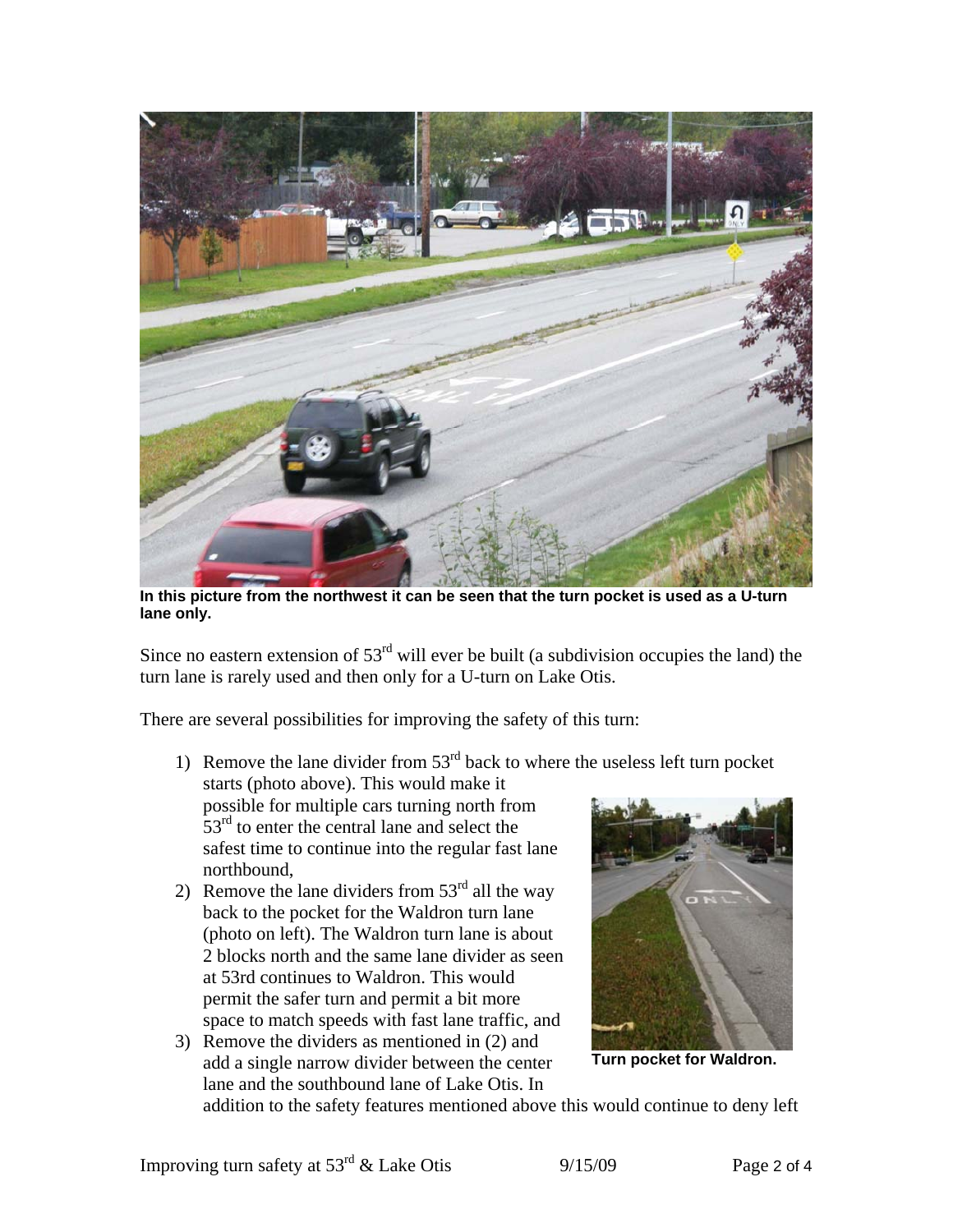turn privileges to cars from the local apartments and the new subdivision being built to the east.

Of these the first change is so minor that it probably could be done by a regular maintenance crew. The others will require more work.



Waldron and E.50<sup>th</sup> intersections from the SW. The left turn pocket with the light forms a **continuous divider with the dividers at 53rd.** 

I hope this could be done promptly before the new subdivision is completed and folks start using the U-turn a bit more.



New subdivision street entering from east just north of the 53<sup>rd</sup> turn pocket. The next curb **cut to the south is not used.** 

Entering from the west is Greenridge which is the access to the two apartments buildings on its north. Greenridge is connected to Waldron west of the two apartment buildings giving residents access to a light for north bound Lake Otis traffic.